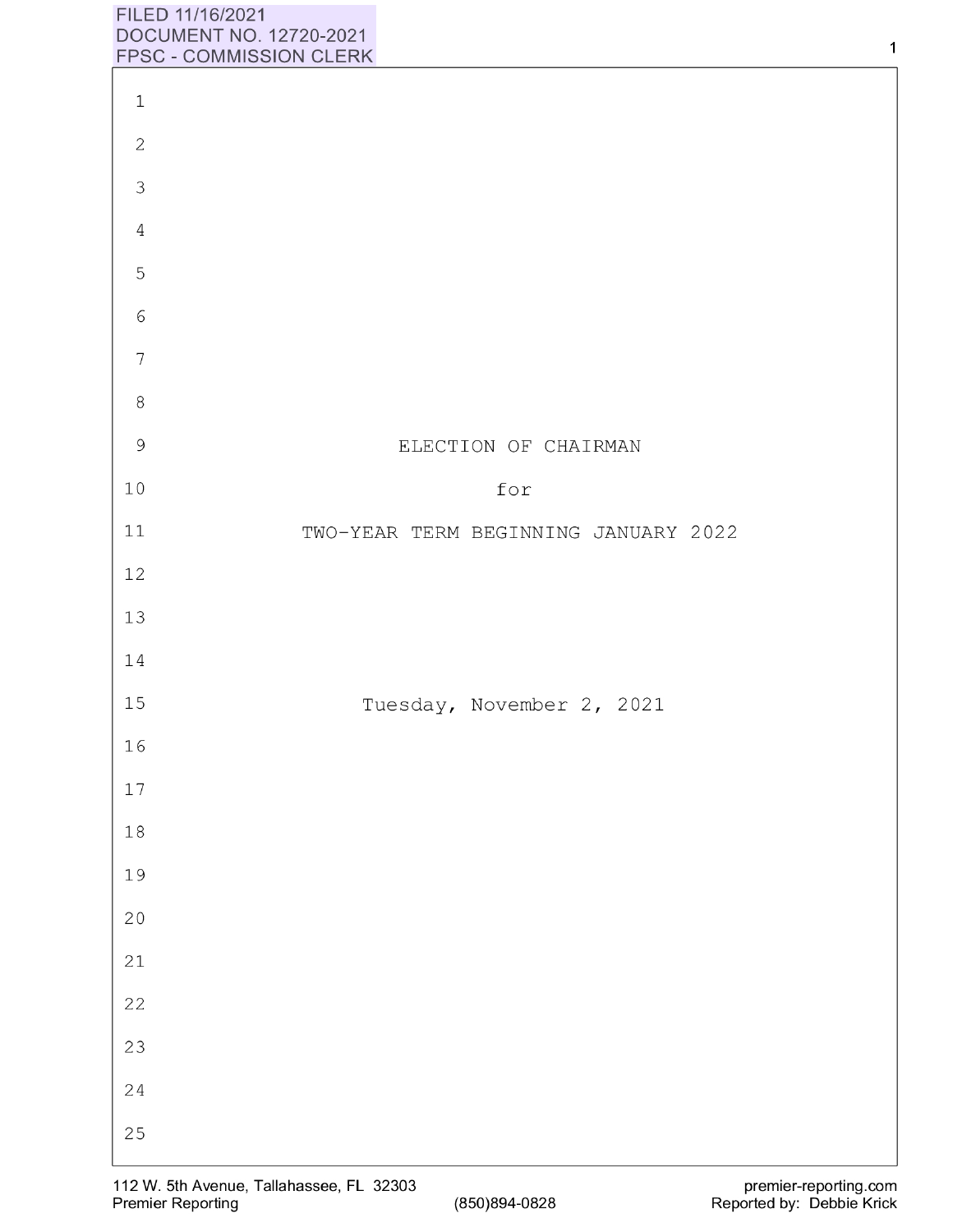P R O C E E D I N G S CHAIRMAN CLARK: I will officially call our meeting to order this morning. Our first item of business is the election of our next Chairman, and I am going to ask pass the gravel to Commissioner Graham and ask, if he would, 7 to conduct the proceeding, please. COMMISSIONER GRAHAM: Gavel, what's that? CHAIRMAN CLARK: Symbolically. COMMISSIONER GRAHAM: Okay. So the first thing on the agenda this morning is the election of the new Chairman. Hum, who's going to be Chairman this time? Hum, okay, I don't see any lights on in front of me. CHAIRMAN CLARK: Commissioner Graham -- Chairman Graham. COMMISSIONER GRAHAM: Okay, Chairman Clark, I believe that the floor is yours. CHAIRMAN CLARK: Thank you very much, Chairman Graham. I would like to put into nomination the name of Commissioner Andrew Giles Fay for the office of the Florida Public -- Chairman of the Florida Public Service Commission this morning. Commissioner Fay has developed a reputation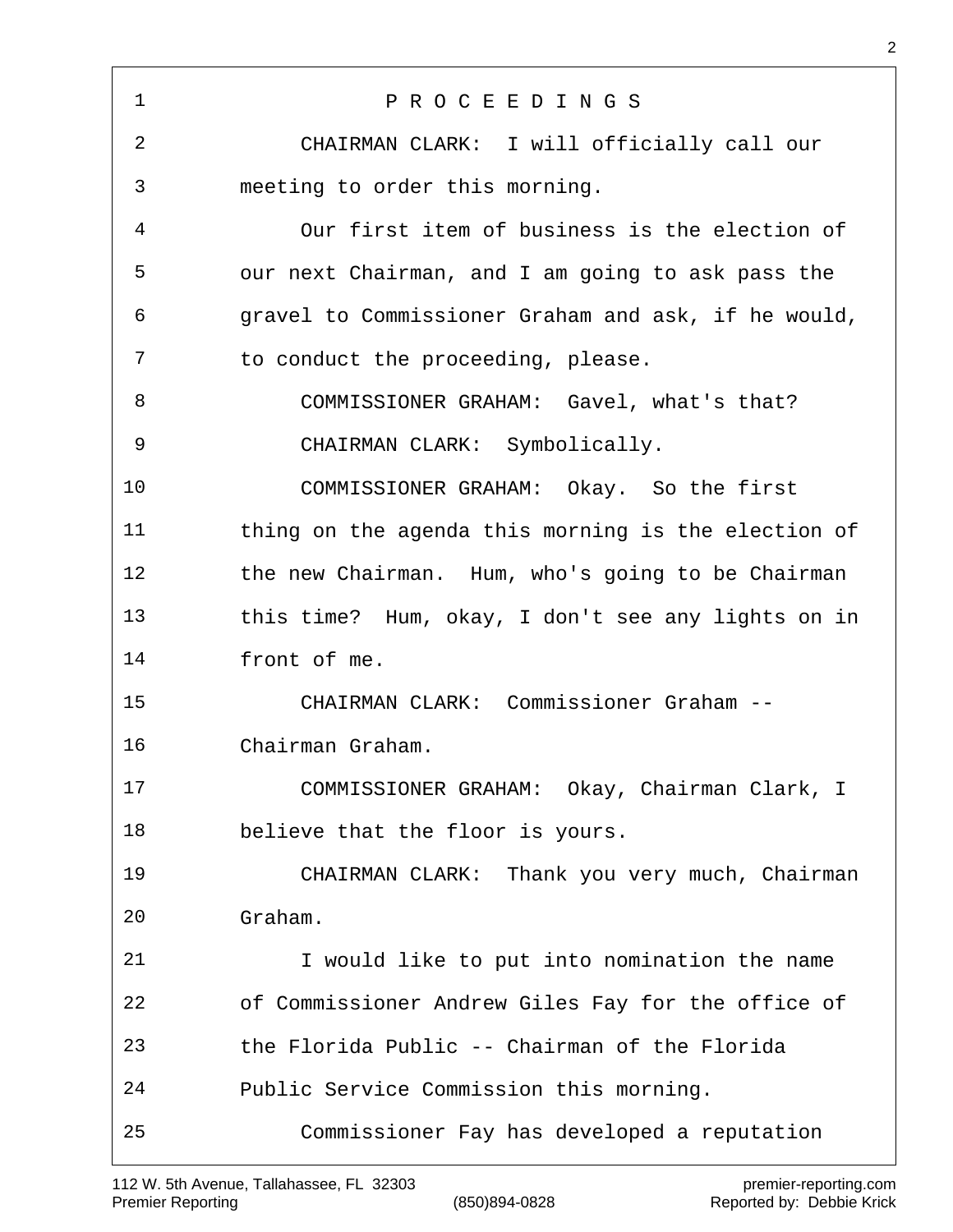for wisdom beyond his years, always staying informed on best utility practices and utility regulation. He represents Florida as a member of the NARUC Critical Infrastructure Committee. He has distinguished himself here at the Commission as well, demonstrating a keen legal mind during our proceedings. He takes pride in advocating for the policies in the best interest of the state of Florida, and ensuring that Floridians are able to receive safe, reliable utility services at fair prices.

12 I think it's only fitting to justify the nomination of Commissioner Fay by the text of the Florida Statutes in Chapter 350.01 paragraph five says that the primary duty of the Chair is to serve as Chief Administrative Officer of the Commission. I think he is supremely qualified do just that. I am grateful to have him as a friend and a colleague, and proud to nominate Commissioner Fay to be elected as Chair for a two-year term beginning January 2nd, 2022. Thank you, Mr. Chairman. COMMISSIONER GRAHAM: Okay. Well, we have a nomination on the floor, and I think we need a second or he is probably not going to be Chairman.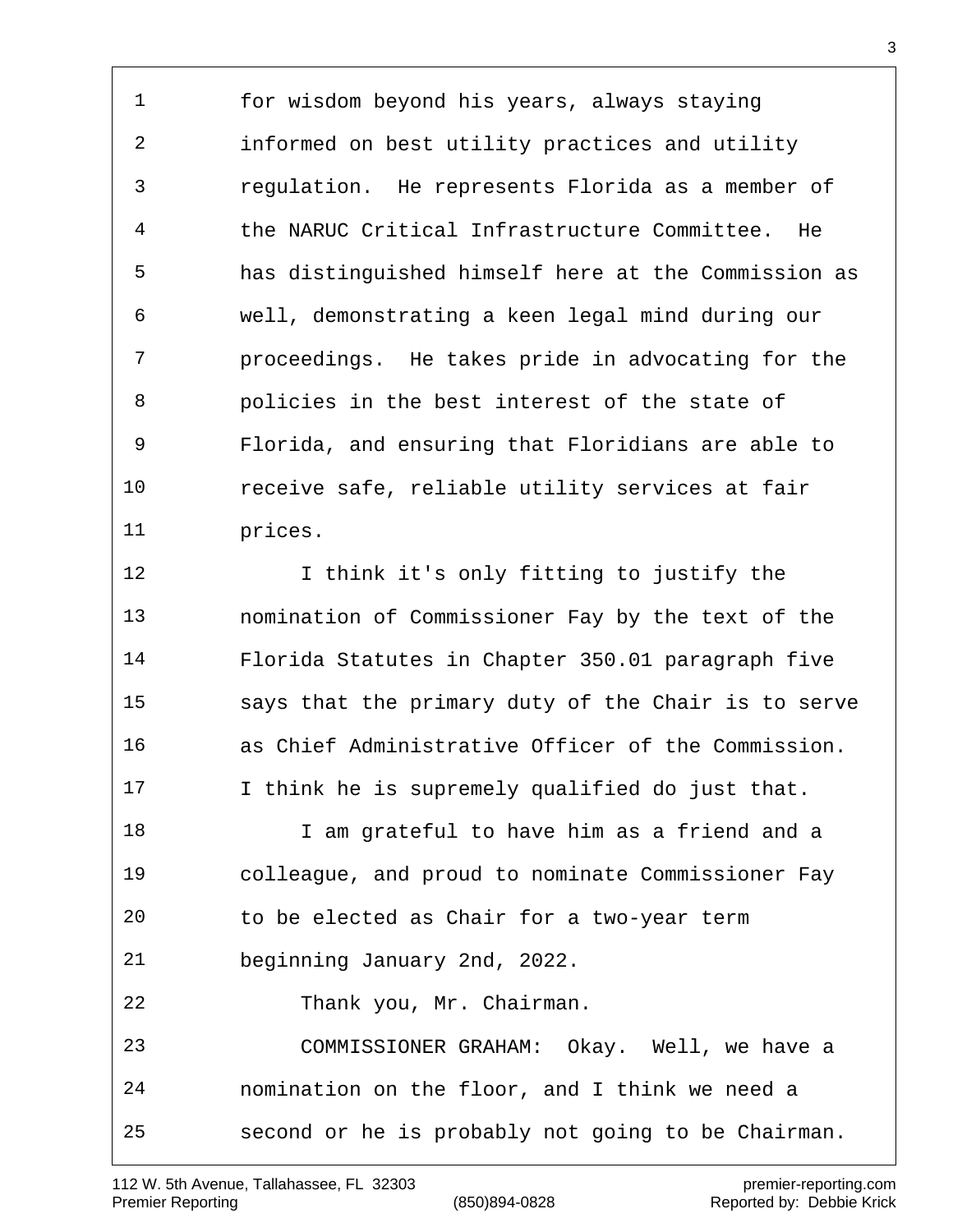Actually, I am going to second the nomination. I would be very proud to second the nomination. I told Andrew when he got here, because he was replacing the seat of Ron Brisé, and Ron and I started at the same time, and I told him he has some real big shoes to fill. And I said the bow tie wasn't going to get it done, but we are going to go ahead and -- we're going to ignore the bow tie, but Andrew has done a phenomenal job since he has been here. I have been very surprised. He is doing a lot of telecom stuff, a lot like Ron Brisé was doing before he left.

 And I can tell you, because I am on the NARUC exec committee and the NARUC board, and about a year ago I heard somebody mention, you know, Commissioner Fay, and then they said Commissioner Fay, I was like, who the hell are they talking about? I wonder if there is another Commissioner Fay somewhere else. I did not know it was my own Commissioner Fay that was deeply involved in doing a lot of educational stuff for NARUC, and he was just down at the rate school down a couple of weeks ago. And so it's amazing how much he has actually got his fingers on in such a short period of time that he has been here. So I think he is going to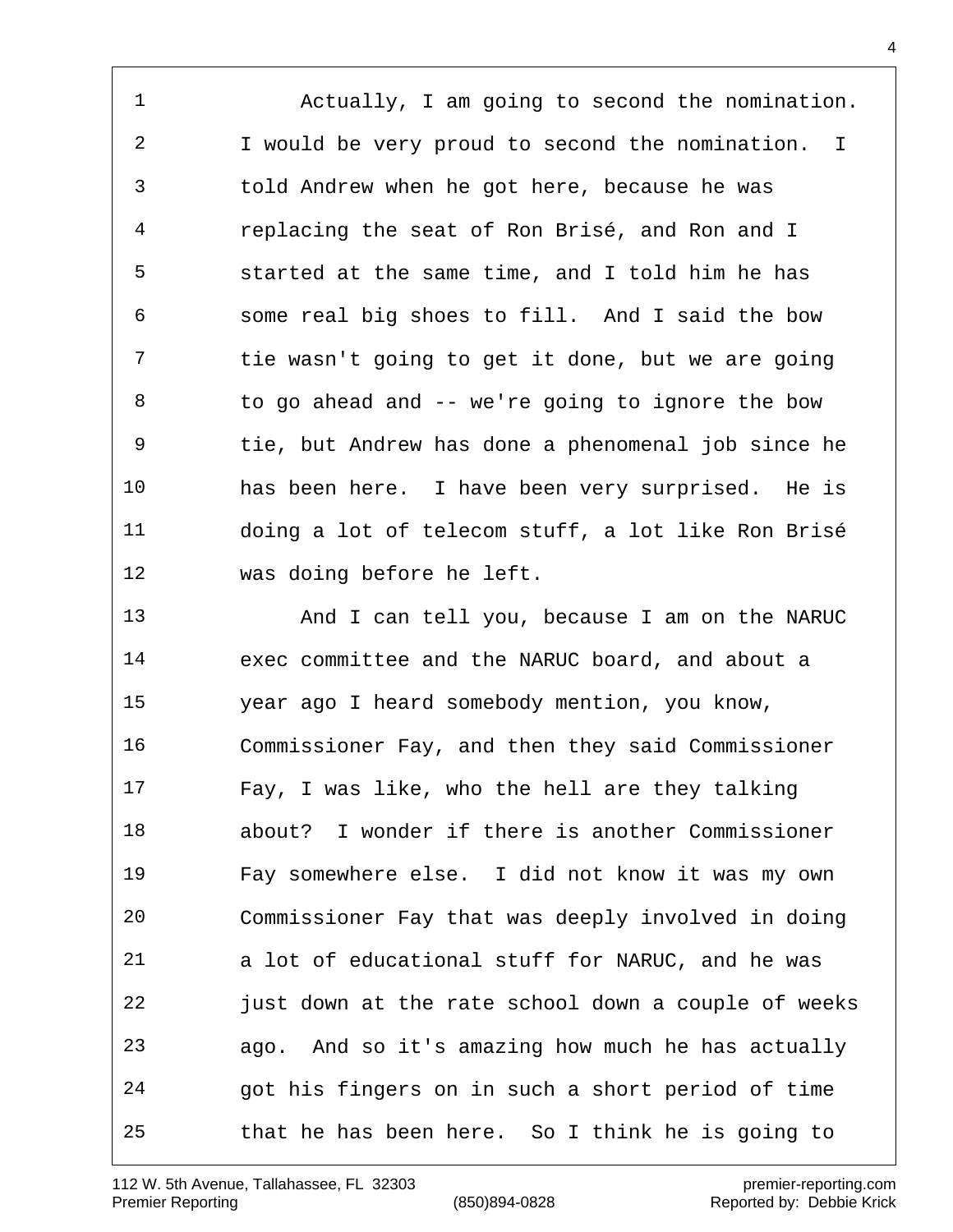| 1  | be a great, great Chairman for us up here, and so I |
|----|-----------------------------------------------------|
| 2  | will second that nomination.                        |
| 3  | Okay, we've got a motion and a second.              |
| 4  | Any further discussion on the nomination?           |
| 5  | Commissioner Passidomo.                             |
| 6  | COMMISSIONER PASSIDOMO: I just want to say,         |
| 7  | as I am the newest Commissioner here, and           |
| 8  | Commissioner Fay really demonstrated just           |
| 9  | extraordinary leadership and support helping guide  |
| 10 | me in the first couple of weeks. There as was a     |
| 11 | lot going on in those last six months since I have  |
| 12 | been here, and everything that he -- his hard work  |
| 13 | and his diligent thought process has really -- has  |
| 14 | really been great to watch, and I really admire his |
| 15 | leadership. And now I think you have guys will be   |
| 16 | happy that as the two attorneys will be separated   |
| 17 | here, so I think everybody will appreciate some of  |
| 18 | that, so I am happy to support him as our next      |
| 19 | Chair.                                              |
| 20 | COMMISSIONER GRAHAM: Fantastic.                     |
| 21 | Commissioner La Rosa.                               |
| 22 | COMMISSIONER LA ROSA: Thank you.                    |
| 23 | And certainly, I am not the newest member, but      |
| 24 | still a new member of the Commission, and I         |
| 25 | remember day one here on the job I went into        |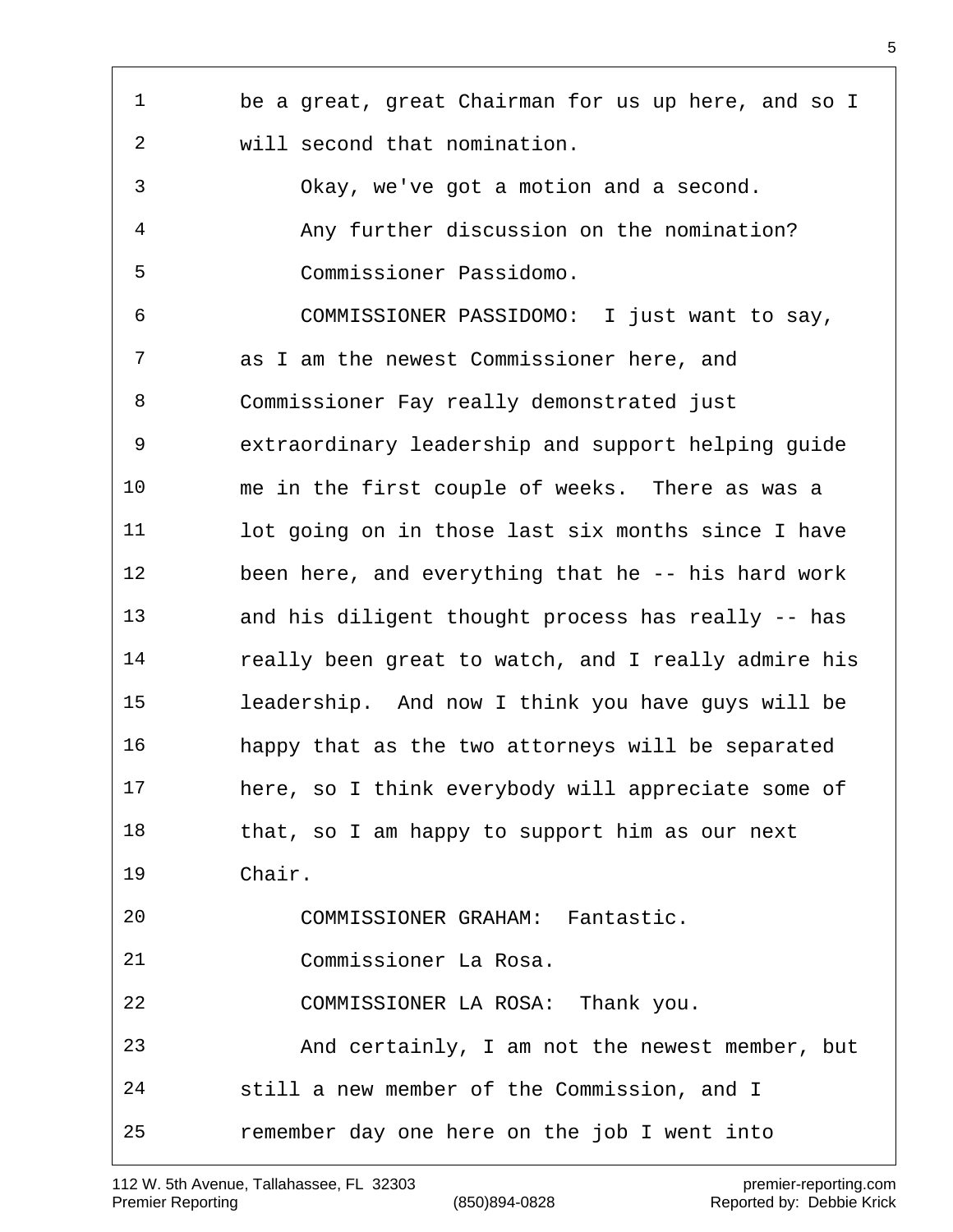Andrew's office and I saw very quickly how serious he takes his role and his job of what we do here at the PSC, and certainly been a great leader for me as I have gotten here, gotten my feet wet and trying to understand some of the issues, and really, you know, the large purview in which that's before us.

 In my previous life, I had the opportunity to support Commissioner Fay, then just Andrew Fay, to 10 ioin the Commission. And I am happy to support him then, and now I am even more ecstatic to support him here as Chairman. So congratulations, and I look forward to your leadership here on the PSC. COMMISSIONER GRAHAM: Okay. So we have a motion on the floor, duly seconded. If there is no further discussion, all in favor, say aye. (Chorus of ayes.) COMMISSIONER GRAHAM: Any opposed? (No response.) COMMISSIONER GRAHAM: By your action, you have elected Commissioner Fay as the -- what's the Chairman Pro Tem, Chairman Elect. Congratulations. (Applause from the audience.) COMMISSIONER GRAHAM: As I pass the gavel back to Chairman Clark, Mr. Fay, do you have now words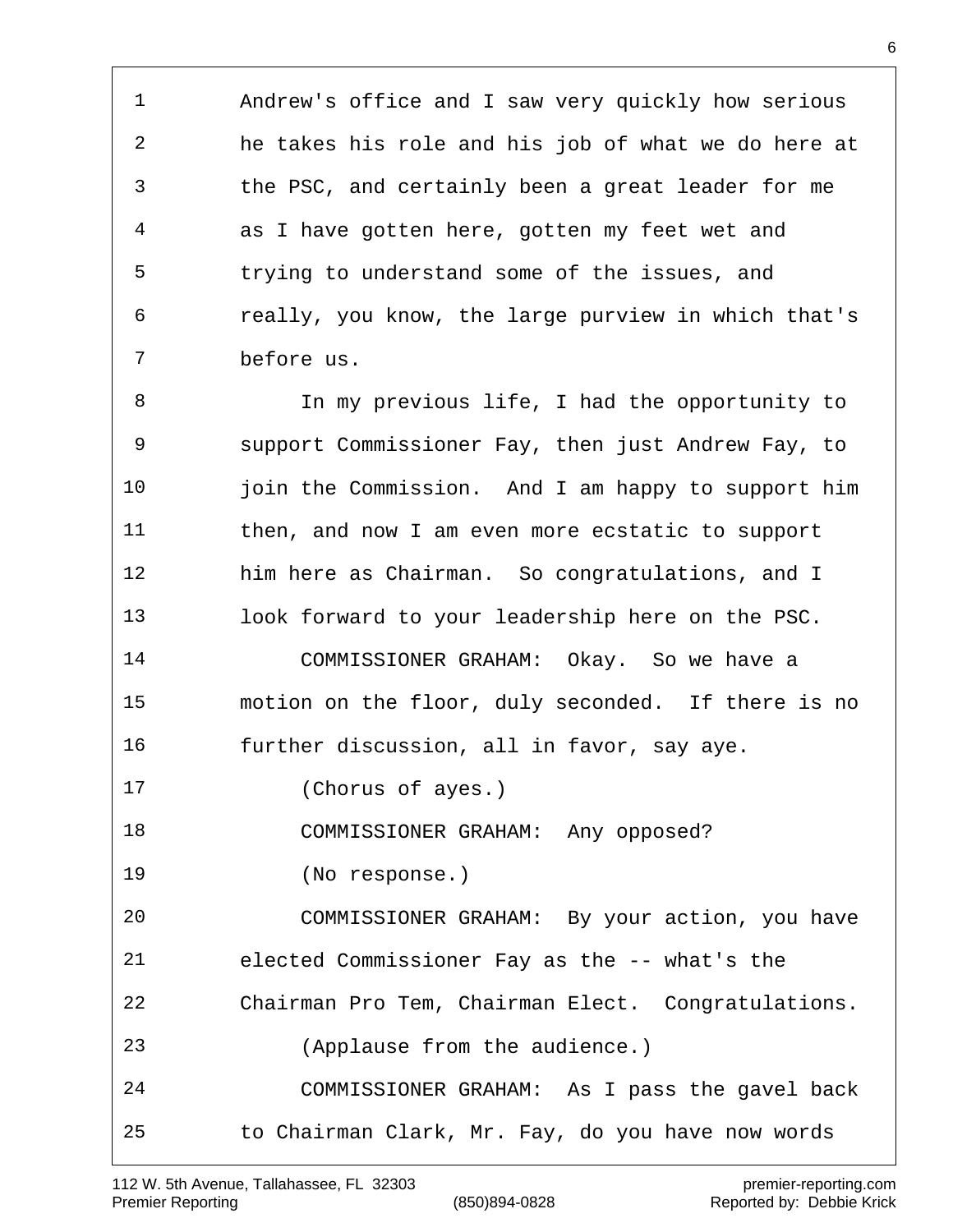you would like to say?

 COMMISSIONER FAY: Thank you, Chairman and Chairman.

 If there was any question if there would be a different Chair, it would probably be you, because you have been Chair, like, six times, so I think that would be not so bad for the Commission either.

 But, no, I appreciate the nomination. I just appreciate the respect and the comments by my colleagues. I hear Chair Clark citing a statute, I almost got emotional there. That hit home for me, so.

 No, I just really do appreciate the trust, and I think the Commission has a lot of work to do these next few years, and we've had some challenges with the pandemic and other things that we did not anticipate, and I think I fully expect that we will have new challenges in the upcoming years, so I look forward to facing those and doing what I can to make sure the Commission can get the work done, so thank you for that, Mr. Chairman. CHAIRMAN CLARK: Thank you, Commissioner Fay. (Agenda item concluded.)